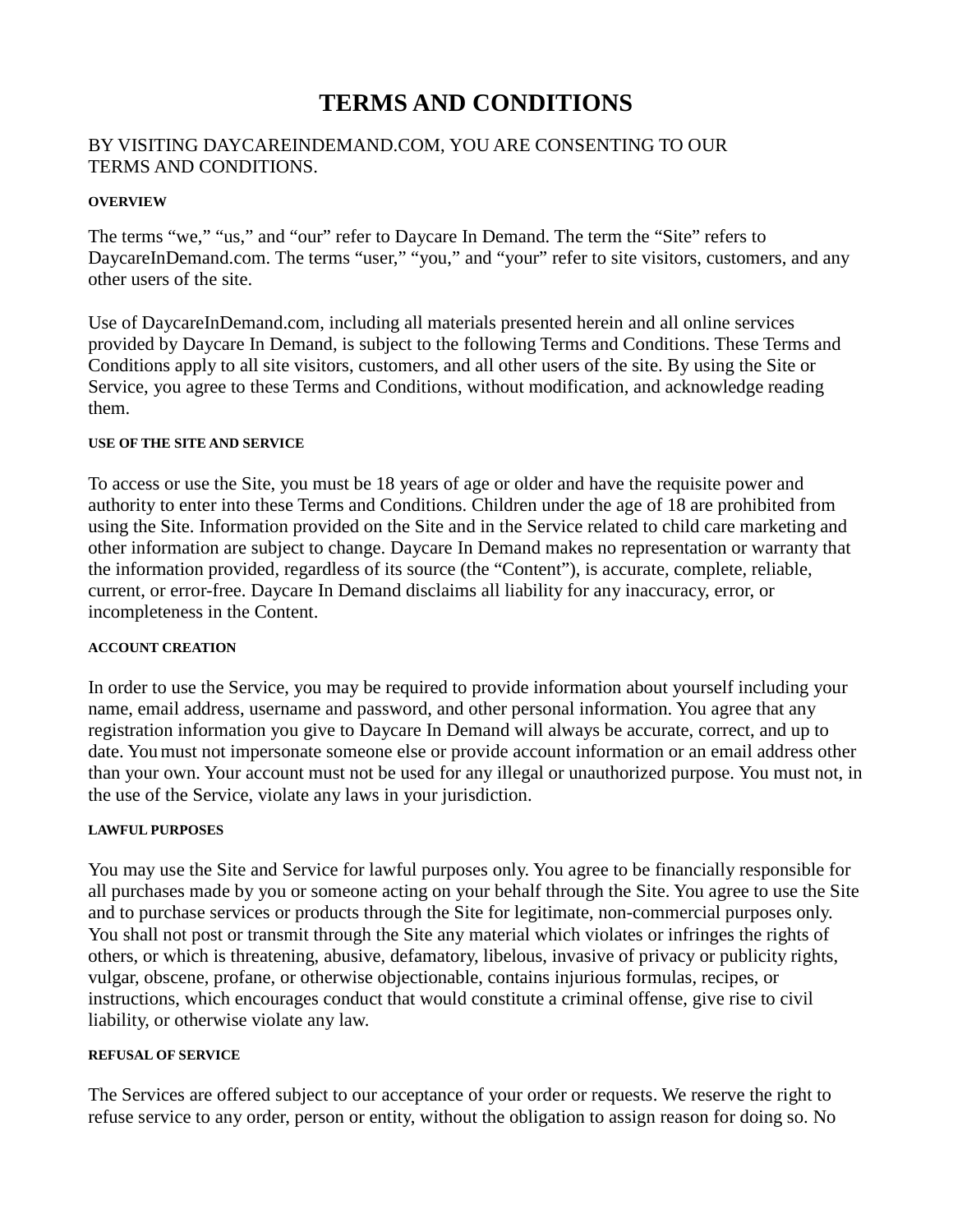order is deemed accepted by us until payment has been processed. We may at any time change or discontinue any aspect or feature of the Site or Service, subject to us fulfilling our previous responsibilities to you based on acceptance of your payment.

## **ORDER CONFIRMATION**

We will email you to confirm the placement of your order and with details concerning product delivery. In the event that there is an error in this email confirmation, it is your responsibility to inform us as soon as possible.

## **CANCELLATIONS, REFUNDS & RETURNS**

No returns will be accepted more than 60 days after purchase.

## **PRODUCT DESCRIPTION**

We endeavor to describe and display the Service as accurately as possible. While we try to be as clear as possible in explaining the Service, please do not accept that the Site is entirely accurate, current, or error-free. From time to time we may correct errors in pricing and descriptions. We reserve the right to refuse or cancel any order with an incorrect price listing.

## **MATERIAL YOU SUBMIT TO THE SITE**

You shall not upload, post or otherwise make available on the Site any artwork, photos, or other materials (collectively "Materials") protected by copyright, trademark, or other proprietary right without the express written permission of the owner of the copyright, trademark, or other proprietary right, and the burden of determining that any Materials are not so protected rests entirely with you. You shall be liable for any damage resulting from any infringement of copyrights, trademarks, or other proprietary rights, or any other harm resulting from such a submission. For all Materials submitted by you to the Site, you automatically represent or warrant that you have the authority to use and distribute the Materials, and that the use or display of the Materials will not violate any laws, rules, regulations, or rights of third parties.

## **INTELLECTUAL PROPERTY RIGHTS TO YOUR MATERIALS**

We claim no intellectual property rights over the material you supply to Daycare In Demand. You retain copyright and any other rights you may rightfully hold in any content that you submit through the Site or Service. Content you submit to Daycare In Demand remains yours to the extent that you have any legal claims therein. You agree to hold Daycare In Demand harmless from and against all claims, liabilities, and expenses arising out of any potential or actual copyright or trademark misappropriation or infringement claimed against you. By posting material on the Site, you grant us a worldwide, nonexclusive, irrevocable license to use the material for promotional, business development, and marketing purposes.

## **OUR INTELLECTUAL PROPERTY**

The Site and Service contain intellectual property owned by Daycare In Demand , including trademarks, copyrights, proprietary information, and other intellectual property. You may not modify, publish, transmit, participate in the transfer or sale of, create derivative works from, distribute, display, reproduce or perform, or in any way exploit in any format whatsoever any of the Site or Service Content or intellectual property, in whole or in part, without our prior written consent. We reserve the right to immediately remove you from the Service, without refund, if you are caught violating this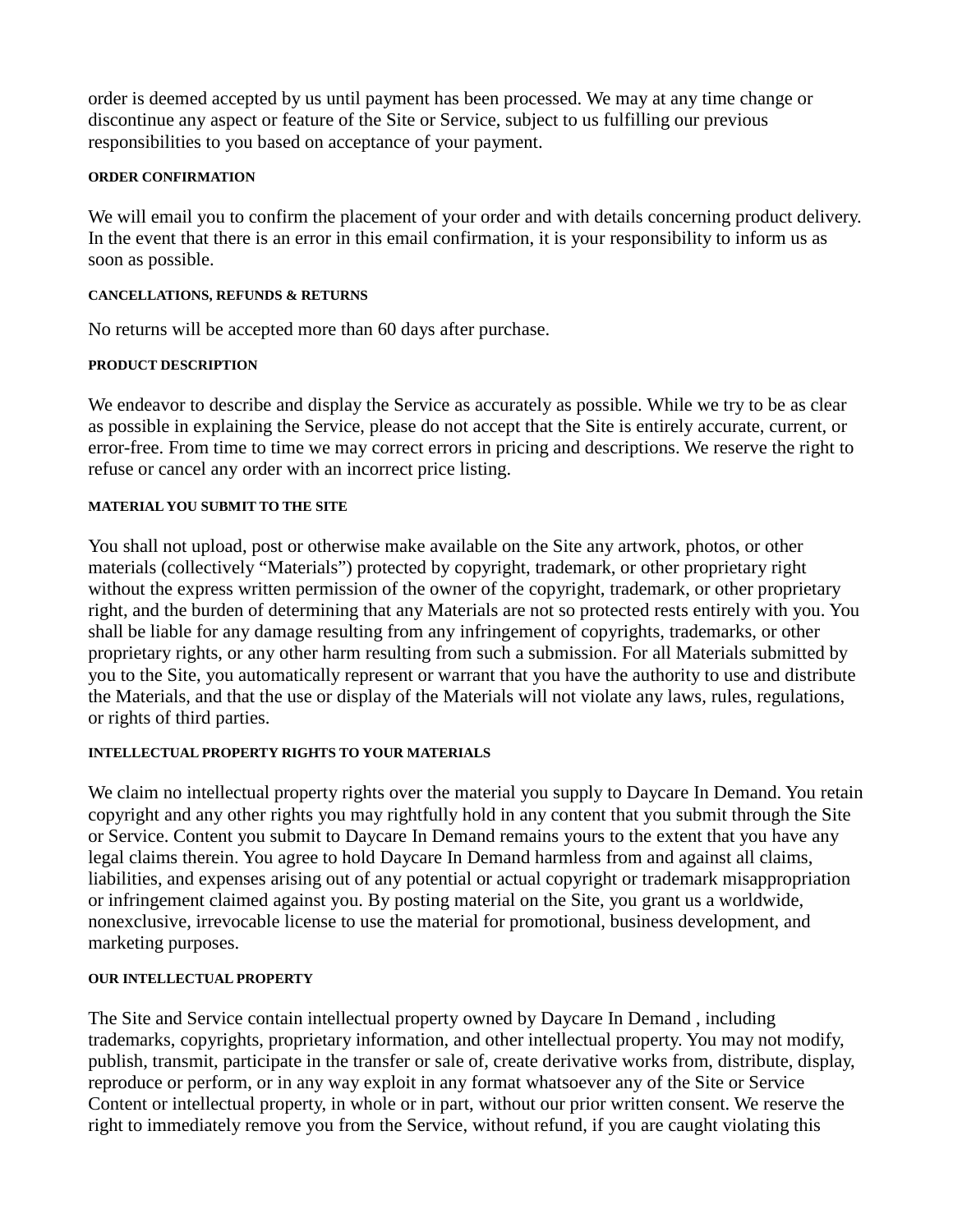intellectual property policy.

## **CHANGED TERMS**

We may at any time amend these Terms and Conditions. Such amendments are effective immediately upon notice to you by us posting the new Terms and Conditions on this Site. Any use of the Site or Service by you after being notified means you accept these amendments. We reserve the right to update any portion of our Site and Service, including these Terms and Conditions, at any time. We will post the most recent versions to the Site and list the effective dates on the pages of our Terms and Conditions.

## **LIMITATION OF LIABILITY**

YOU AGREE THAT UNDER NO CIRCUMSTANCES SHALL WE BE LIABLE FOR DIRECT, INDIRECT, INCIDENTAL, CONSEQUENTIAL, SPECIAL, PUNITIVE, EXEMPLARY, OR ANY OTHER DAMAGES ARISING OUT OF YOUR USE OF THE SITE OR SERVICE. ADDITIONALLY, DAYCARE IN DEMAND IS NOT LIABLE FOR DAMAGES IN CONNECTION WITH (I) ANY FAILURE OF PERFORMANCE, ERROR, OMISSION, DENIAL OF SERVICE, ATTACK, INTERRUPTION, DELETION, DEFECT, DELAY IN OPERATION OR TRANSMISSION, COMPUTER VIRUS, OR LINE OR SYSTEM FAILURE; (II) LOSS OF REVENUE, ANTICIPATED PROFITS, BUSINESS, SAVINGS, GOODWILL OR DATA; AND (III) THIRD PARTY THEFT OF, DESTRUCTION OF, UNAUTHORIZED ACCESS TO, ALTERATION OF, OR USE OF YOUR INFORMATION OR PROPERTY, REGARDLESS OF OUR NEGLIGENCE, GROSS NEGLIGENCE, FAILURE OF AN ESSENTIAL PURPOSE AND WHETHER SUCH LIABILITY ARISES IN NEGLIGENCE, CONTRACT, TORT, OR ANY OTHER THEORY OF LEGAL LIABILITY. THE FOREGOING APPLIES EVEN IF DAYCARE IN DEMAND HAS BEEN ADVISED OF THE POSSIBILITY OF OR COULD HAVE FORESEEN THE DAMAGES. IN THOSE STATES THAT DO NOT ALLOW THE EXCLUSION OR LIMITATION OF LIABILITY FOR THE DAMAGES, OUR LIABILITY IS LIMITED TO THE FULLEST POSSIBLE EXTENT PERMITTED BY LAW. IN NO EVENT SHALL DAYCARE IN DEMAND'S CUMULATIVE LIABILITY TO YOU EXCEED THE TOTAL PURCHASE PRICE OF THE SERVICE YOU HAVE PURCHASED FROM DAYCARE IN DEMAND, AND IF NO PURCHASE HAS BEEN MADE BY YOU DAYCARE IN DEMAND'S CUMULATIVE LIABILITY TO YOU SHALL NOT EXCEED \$100.

## **THIRD PARTY RESOURCES**

The Site and the Service contain links to third party websites and resources. You acknowledge and agree that we are not responsible or liable for the availability, accuracy, content, or policies of third party websites or resources. Links to such websites or resources do not imply any endorsement by or affiliation with Daycare In Demand. You acknowledge sole responsibility for and assume all risk arising from your use of any such websites or resources.

## **INDEMNIFICATION**

You shall indemnify and hold us harmless from and against any and all losses, damages, settlements, liabilities, costs, charges, assessments, and expenses, as well as third party claims and causes of action, including, without limitation, attorney's fees, arising out of any breach by you of any of these Terms and Conditions, or any use by you of the Site or Service. You shall provide us with such assistance, without charge, as we may request in connection with any such defense, including, without limitation, providing us with such information, documents, records, and reasonable access to you, as we deem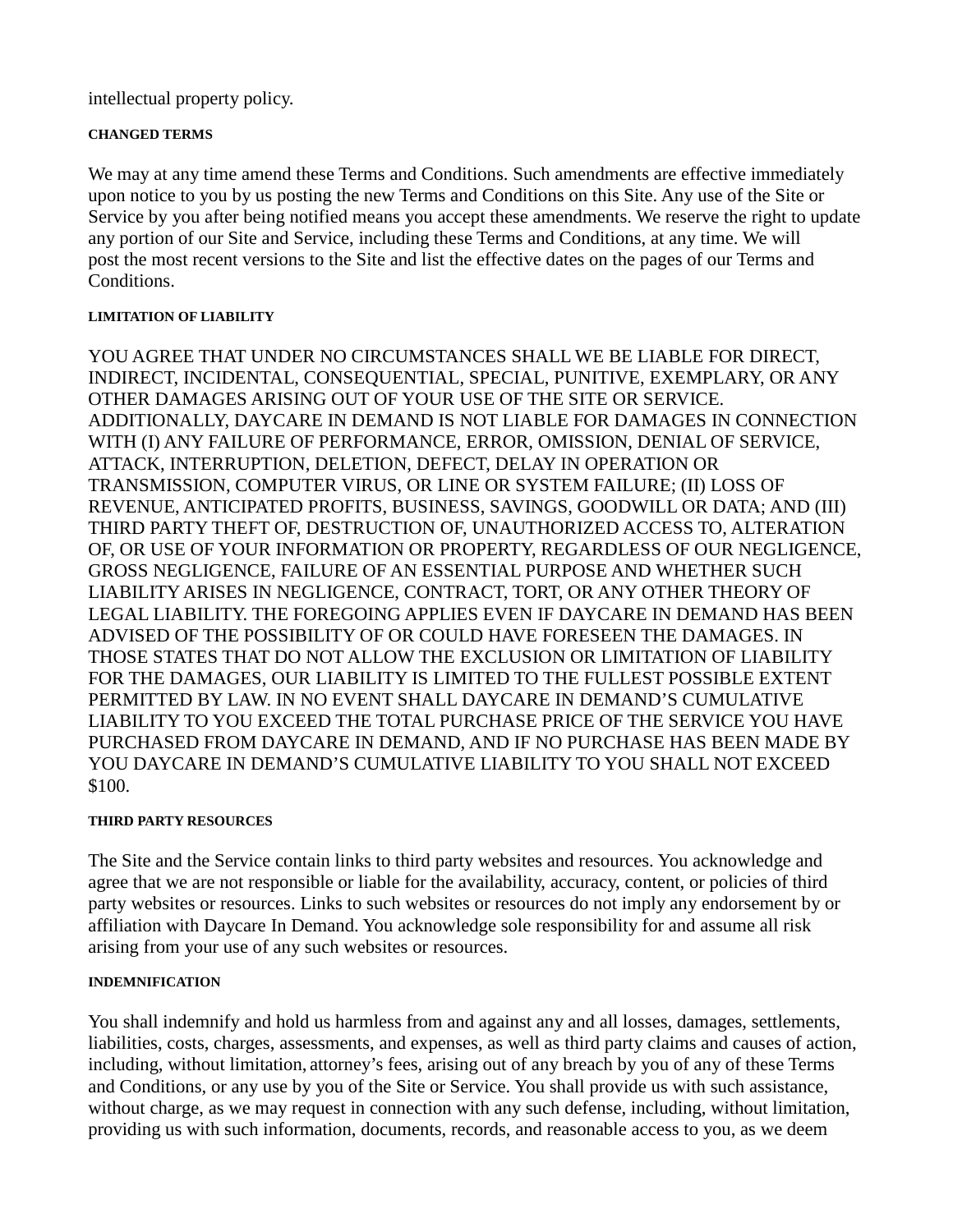necessary. You shall not settle any third party claim or waive any defense without our prior written consent.

## **EFFECT OF HEADINGS**

The subject headings of the paragraphs and subparagraphs of this Agreement are included for convenience only and shall not affect the construction or interpretation of any of its provisions.

#### **ENTIRE AGREEMENT; WAIVER**

This Agreement constitutes the entire agreement between you and Daycare In Demand pertaining to the Site and Service and supersedes all prior and contemporaneous agreements, representations, and understandings between us. No waiver of any of the provisions of this Agreement by Daycare In Demand shall be deemed, or shall constitute, a waiver of any other provision, whether or not similar, nor shall any waiver constitute a continuing waiver. No waiver shall be binding unless executed in writing by Daycare In Demand.

#### **NOTICES**

All notices, requests, demands, and other communications under this Agreement shall be in writing and properly addressed as follows:

Daycare In Demand c/o Jennifer Carsen 121 Northwest St. Portsmouth, NH 03801 USA

## **GOVERNING LAW; VENUE; MEDIATION**

This Agreement shall be construed in accordance with, and governed by, the laws of the State of New Hampshire as applied to contracts that are executed and performed entirely in New Hampshire. The exclusive venue for any arbitration or court proceeding based on or arising out of this Agreement shall be Rockingham County, New Hampshire. The parties agree to attempt to resolve any dispute, claim, or controversy arising out of or relating to this Agreement by mediation, which shall be conducted under the then current mediation procedures of The CPR Institute for Conflict Prevention & Resolution3 or any other procedure upon which the parties may agree. The parties further agree that their respective good faith participation in mediation is a condition precedent to pursuing any other available legal or equitable remedy, including litigation, arbitration, or other dispute resolution procedures.

## **RECOVERY OF LITIGATION EXPENSES**

If any legal action or any arbitration or other proceeding is brought for the enforcement of this Agreement, or because of an alleged dispute, breach, default, or misrepresentation in connection with any of the provisions of this Agreement, the successful or prevailing party or parties shall be entitled to recover reasonable attorney's fees and other costs incurred in that action or proceeding, in addition to any other relief to which it or they may be entitled.

#### **SEVERABILITY**